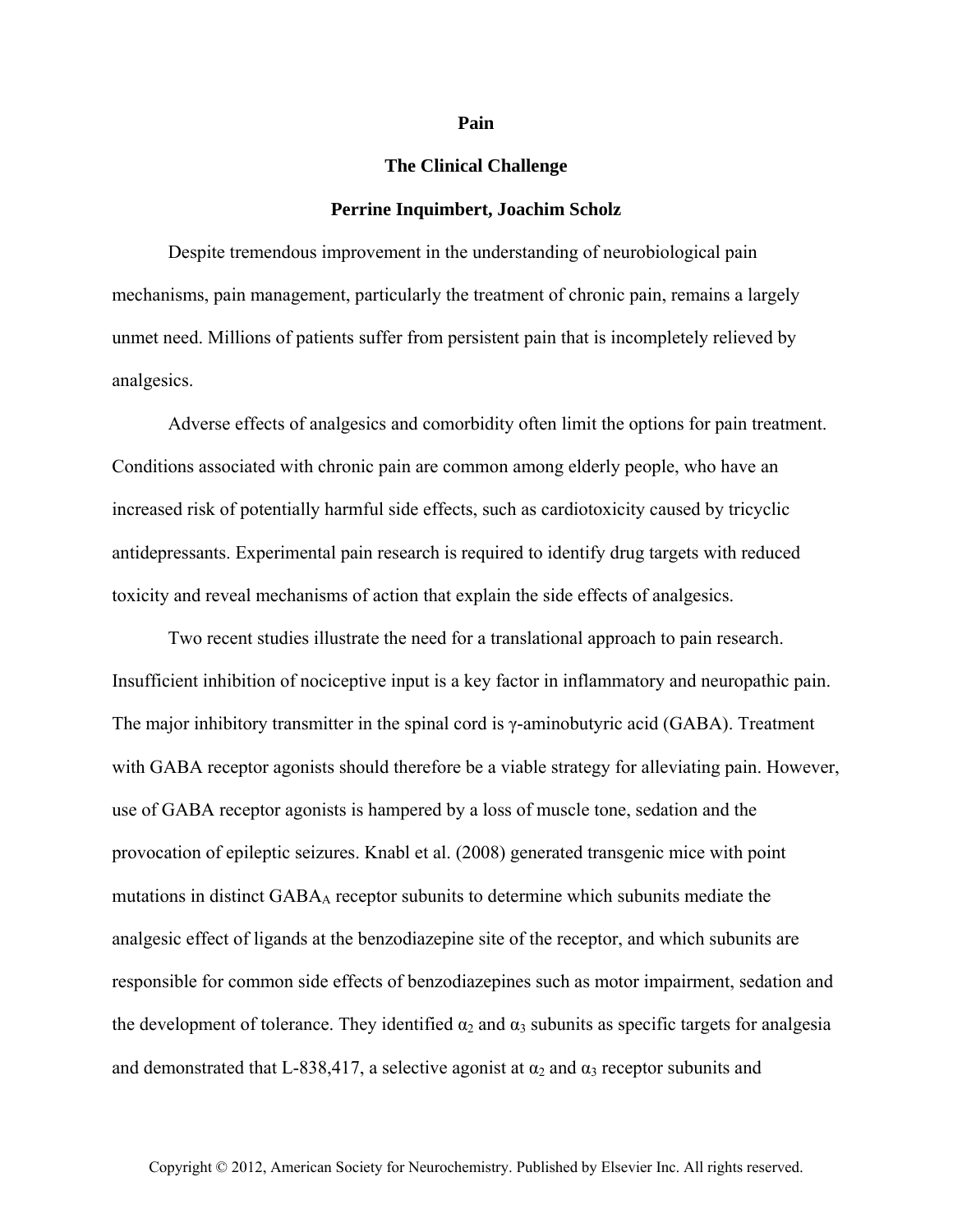antagonist at the  $\alpha_1$  subunit, reduces inflammatory and neuropathic pain. Mice treated with L-838,417 did not exhibit signs of sedation or tolerance and performed well in a rotarod test. Selective targeting of the GABA<sub>A</sub> receptor subunits  $\alpha_2$  and  $\alpha_3$  has the potential of improving the analgesic specificity of benzodiazepine-site ligands.

Neurotrophic factors are essential for neuronal survival, differentiation and axon guidance during development. In the mature nervous system, they serve as signaling molecules that regulate synaptic function and stimulus response properties of neurons, and are involved in the communication between neurons and non-neuronal cells. Nerve growth factor (NGF) is specifically required for the development of nociceptors. In the adult organism, activation of tyrosine kinase receptor A (TRKA) by NGF triggers signaling pathways that contribute to nociceptor sensitization, including an increase in the responsiveness of transient receptor potential channel V1 (TRPV1). NGF also induces an enhanced expression of ion channels, neuropeptides and brain-derived neurotrophic factor (BDNF) (Pezet & McMahon, 2006). Tanezumab is a humanized monoclonal antibody that neutralizes NGF. In a recent phase 2 research trial, its analgesic efficacy for inflammatory pain was tested in 450 patients with osteoarthritis of the knee (Lane et al., 2010). Subjects receiving tanezumab had less pain while walking, experienced less joint stiffness and showed improved physical function in tasks that required movement of the knee. However, in a different phase 3 study, several subjects receiving tanezumab developed bone necrosis that required total joint replacement. This prompted the Food and Drug Administration (FDA) to suspend further clinical testing of the drug. Was the inhibition of NGF signaling responsible for the necrosis of bone tissue? One possible explanation would be that tanezumab not only blocked excess pain caused by osteoarthritis but also protective (nociceptive) pain, so that subjects treated with tanezumab put too much load on their